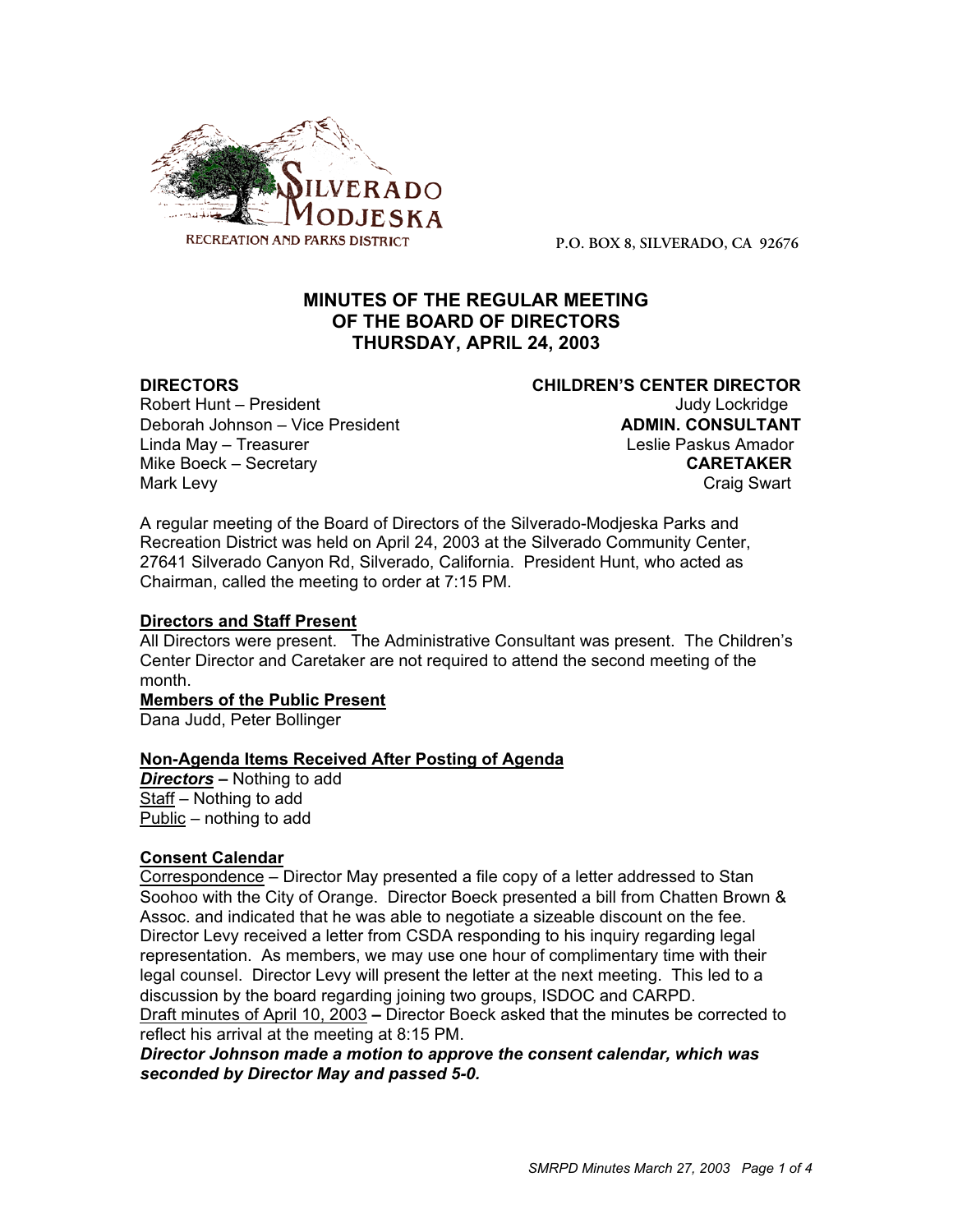# **Treasurer's Report**

There are no transmittals to present at this meeting. Director May indicated that we are doing slightly better than forecasted on the budget.

## **Silverado Children's Center Director's Report**

The Children's Center Director is not required to attend the second meeting of the month. Peter Bollinger used this time to give his report on the Parent's group. Content of that report is noted under the appropriate committee. After giving his report the board entered into closed session with Mr. Bollinger at 7:40 PM to discuss the findings of the operational audit. Closed session ended at 8:05 PM. There were no actions or reportable items.

# **Caretaker's Report**

The Caretaker is not required to attend the second meeting of the month.

# **Other District Business**

*Community Center Usage Fees* – Director Johnson and Administrative Consultant Paskus Amador will work together to present a revision at the next meeting. *Report from Administrative Consultant* – Administrative Consultant Paskus Amador indicated that the new playground equipment will ship the week of May 8 and be delivered during the week of May 19. In contacting the Scouts to see if they'd like to perform community service by helping to remove the sand from the playground, the Administrative Consultant found out that both existing troops (Cub Scouts and Boy Scouts) are disbanding. Per the Orange County Scouts Council, a recruitment to start a new Cub troop will begin at the elementary school. The Administrative Consultant had a lengthy conversation with Robert Gietzen, Director of Operations for the Orange County Conservation Corp. They work with at risk youth and obtain contracts to do work for cities and the County. Part of the 2-week training for new hires is actually doing a job under a trained supervisor. Mr. Gietzen felt positive that our sand removal project could fit into his next training session. He also indicated that they work on grants and would like to pursue joint grant opportunities with us if applicable. The Administrative Consultant briefly described the plans for the Riviera to Mr. Gietzen, who thought it would be an ideal project for the Conservation Corp. A call back to Mr. Gietzen is scheduled for late next week. The Administrative Consultant presented 2 quotes on the playground sign, a standard metal sign and a decorative wood sign. The board decided to go with the wood sign. The Administrative Consultant passed out drafts of a helpwanted notice for her own replacement, a notice for recruitment of members of the building trades and a building trades registry (questionnaire). The board provided input and changes will be made and presented at the next meeting. Two potential candidates for the Administrative Consultant position did not work out; however, the Administrative Consultant did have a lengthy conversation with local resident, Bev Mileham, who is interested in the position. An interview is scheduled for next week. The remainder of the report was general housekeeping.

*Holtz/Silverado Ranch and Resolution supporting recreational elements of*

*Holtz/Silverado Ranch project* – These separate items on the agenda were combined for the purposes of discussion. Director May spoke with Carol Hoffman who said our issues would be easy to resolve. Rewording of the nullification language is not a problem according to Ms. Hoffman. A resolution must be written and say some very specific things before the planning commission meeting in mid-May. Directors Hunt and May will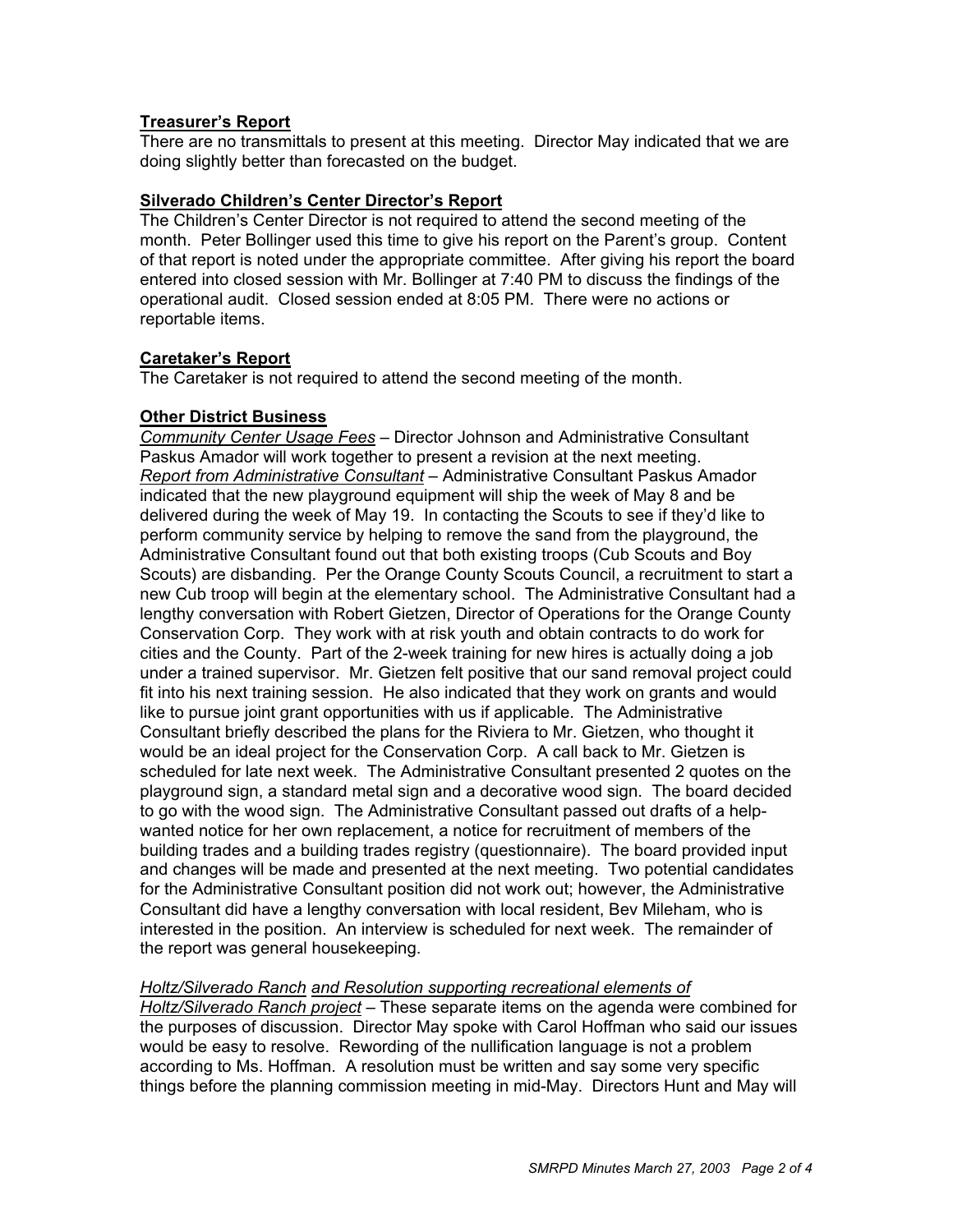work together on the resolution and present at the next meeting. Director Hunt apprised everyone that Robert Zemel has replaced Bob Tunstall in Supervisor Campbell's office. *Form ad hoc East Lake Village Committee – Director Boeck to work with The Irvine Company and Director May to work with the City of Orange. Director May will also be the contact for LAFCO.*

### *Director Johnson made a motion to form an ad hoc East Lake Village Committee represented by Directors Boeck & May which was seconded by Director Levy and passed 5-0.*

*Expand Trails Committee to Trails and Open Space Acquisition Committee – Director Boeck and Dana Judd to negotiate with The Irvine Company and such other organizations as may be necessary to seek stewardship of some part of The Irvine Company permanent open space dedication.*

This report ties in closely with the East Lake Village committee report. Per Director Hunt, we are starting to get feedback from many different sources. After review of the East Lake Village plan, it appears that property taxes are the only thing really on the table. It's expected that homes will run on average, \$500,000. The Park's district could expect reasonable compensation for detachment. In looking at pursuit of open space acquisition, Dana Judd, committee member stressed that the Nature Reserve of Orange County requires an annual evaluation that can be quite costly. This cost could be minimized or eliminated if we could piggyback onto the County's evaluation. Also, fire liability is a concern. If you don't adopt fire prevention measures as required by the OCFA, your liability in the event of a fire becomes very real. These two items have reduced the number of entities interested in a stewardship program with The Nature Conservancy and Irvine Ranch Land Reserve. Dana Smith, CEO of Orange County LAFCO will be coming to Silverado on May 8. The lunch Director's Hunt and Boeck attended resulted in several new contacts. Director May prompted a discussion regarding her concern that The Irvine Company is pushing us to negotiate with the City of Orange and not them. Director Boeck opined that he sees LAFCO as the mediator between the City of Orange and us. Dana Judd suggested that we need to be very clear on what we want and be willing to use legal means if necessary. Director Johnson requested that the Trails and Open Space Acquisition committee draft a response of what would constitute "making us whole" if detachment were to occur. To assist in this endeavor, Director May will contact Ken Scattergood with the County to find out what our tax base is. Director May indicated an interest in seeing the budgets from other Districts that manage open space to review staffing ratios, cost of fuel breaks and other applicable items. Director Boeck stressed that if detachment is done it should not affect any changes to our southern Park's District boundary. Kathy Crowley has requested written information on the history of our District.

*Director Boeck made a motion to expand the Trails Committee to Trails and Open Space Acquisition Committee so that Director Boeck and Dana Judd may negotiate with The Irvine Company and such other organizations as may be necessary to seek stewardship of some part of The Irvine Company permanent open space dedication, which was seconded by Director Johnson and passed 5-0. Director Johnson made a motion to extend the meeting to 10:30 PM after a 5 minute break, which was seconded by Director Levy and passed 5-0.*

### **Committee Reports**

*Recreation (Directors Johnson & Levy)* – Director Johnson reiterated the need to begin arranging some of the planned trips. She will work on the focus groups.